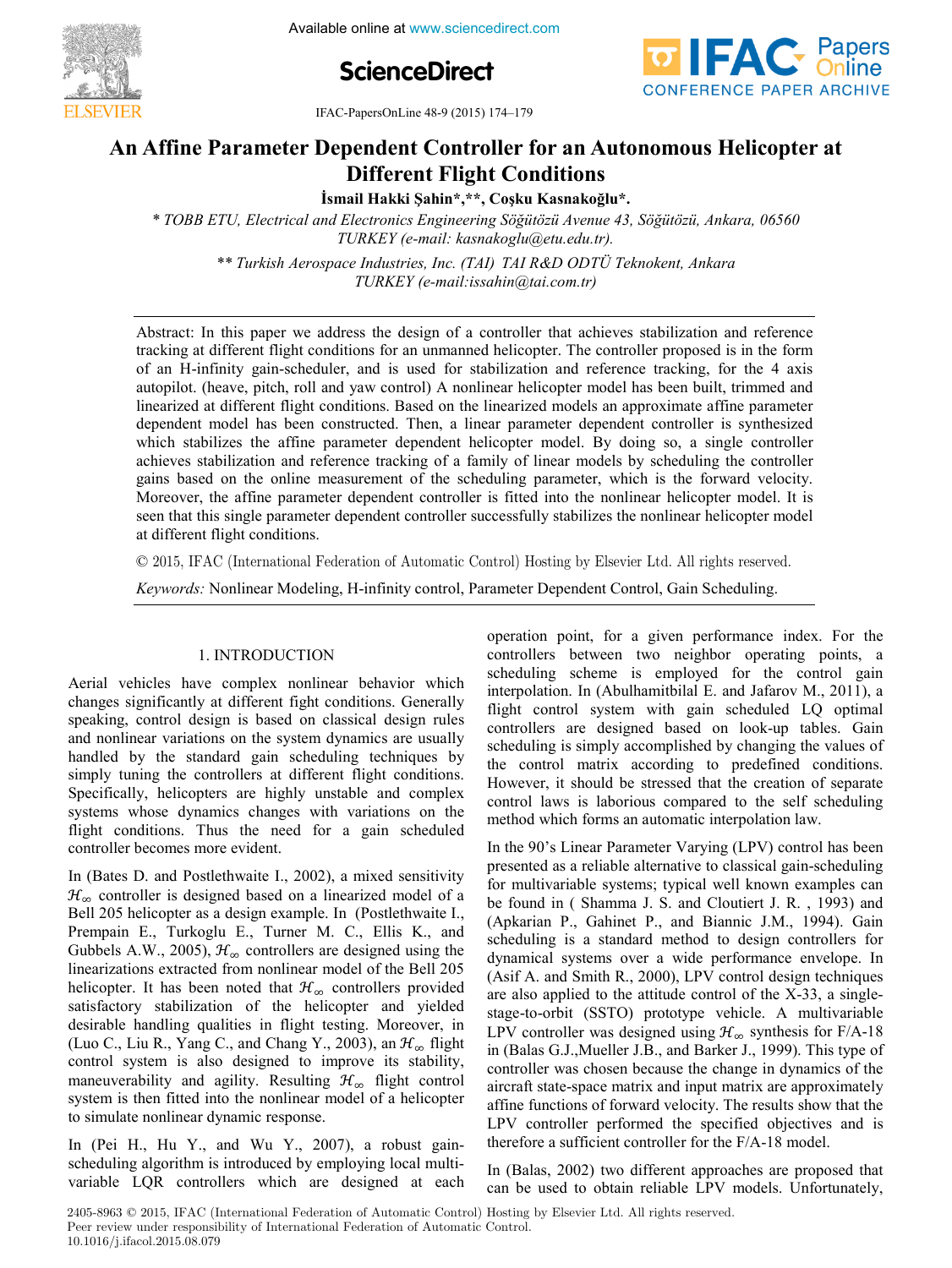there is no proposed way of obtaining quasi LPV models either by state transformation or function substitution for a nonlinear helicopter model. Generally, control designers use a family of linear, time-invariant (LTI) plants at different points of interest throughout the operational envelope in order to obtain a reliable LPV model. Jacobian linearization method is applicable to the widest class of nonlinear systems. since it is valid for any nonlinear system that can be linearized around its equilibrium points. Thus, Jacobian linearization approach can be used to obtain an affine parameter dependent model of nonlinear helicopter model. Based on the locally linearized family of systems, it is straightforward to construct a parameter dependent model that captures the nonlinear behavior. Hence, gain scheduling enables synthesis of global controllers based on interpolation of a family of locally linearized controllers.

In this paper, we develop a mathematical simulation model of an autonomous helicopter based on information of a Yamaha R-50 model helicopter given in (Munzinger, 1998). In Section 2, development of a minimum complexity helicopter simulation math model has been carried out in SIMULINK environment. Jacobian linearization is used to create a family of plants linearized with respect to a set of equilibrium points that represent the flight envelope of interest. The resulting model will be a local approximation to the dynamics of the nonlinear plant around a given set of equilibrium points. An affine parameter dependent system is obtained in Section 3 by using the family of linearized plants. Section 4, the mixed sensitivity  $\mathcal{H}_{\infty}$  controller synthesis approach is summarized. Based on the affine parameter dependent helicopter model an affine parameter dependent controller is designed in Section 5 which stabilizes the closed-loop system and provides reference tracking to the pilot reference commands in different flight conditions by scheduling the controller based on the online measurement of scheduling parameter. Finally in Section 6, the parameter varying controller is tested on the all trimmed models at different equilibrium/linearization points. Lastly, the affine parameter dependent controller is fitted into the nonlinear helicopter model and it is seen that is stabilizes the system and provides reference tracking to the pilot commands.

#### 2. NONLINEAR HELICOPTER MODEL

The helicopter is a highly unstable system for which a controller is needed to be able to achieve flight. The controller should make the helicopter model stable within the entire flight envelope in a simulation. As the main objective is to control the dynamical behavior of the helicopter, it is necessary to derive a representative model that reacts in the same manner as a real helicopter. In that respect a very accurate model is preferred, but the complexity increases with model accuracy. A highly complex model will limit the capability of real-time simulation. The nonlinear model must approximate the behavior of the actual helicopter system as closely as possible. The modeling approach mainly based on the NASA report in (Heffley R.K. and Mnich M.A. , 1988).

The helicopter is considered to be a rigid body, free to move in three directions and to rotate about all three axes, hence having 6 degrees of freedom (DOF). Basically, two different helicopter reference-frames are defined throughout the helicopter modeling: body fixed reference frame and earth fixed frame. All of these are right-handed coordinate systems. For deriving equations of motion, it is convenient to define a body fixed frame following the attitude and position of the helicopter. The  $x$  axis of the body frame is defined to point in the helicopter longitudinal direction. The  $\nu$  axis is defined to point to the right (lateral direction) when seen from above, and the z axis downwards and perpendicular to the other axes. The helicopter uses the main and tail rotor to perform these movements. By altering the pitch of the blades, the magnitude and orientation of the resulting thrust force can be controlled. The position and attitude of the helicopter are controlled through the following 4 control inputs commanded by the pilot: collective, longitudinal cyclic, lateral cyclic and pedal.

The modeling of the helicopter will be performed using a topdown principle. The entire model consists of three parts which comprise the nonlinear helicopter model. The nonlinear model is implemented in SIMULINK, for testing of the devised controller.

### *2.1 Thrust and Flapping equation*

The blades of the main rotor generate the needed lift to the helicopter. This is done by accelerating the air downwards and thereby generates a counter force upwards. Main rotor thrust can be given as

$$
T_{MR} = (\omega_b - v_i) \frac{\rho \Omega R^2 a B c}{4} \tag{1}
$$

and induced flow  $v_i$  depends on main rotor thrust as follows

$$
v_i^2 = \sqrt[2]{\left(\frac{\hat{v}^2}{2}\right)^2 + \left(\frac{T_{MR}}{2\rho A}\right)^2} - \frac{\hat{v}^2}{2}
$$
 (2)

where

$$
\omega_b = \omega_r + \frac{2}{3} \Omega R u_{coll}
$$
  
\n
$$
\omega_r = w + (\beta_{1c} + i_s)u - \beta_{1s}v
$$
  
\n
$$
\hat{v}^2 = u^2 + v^2 + \omega_r(\omega_r - v_i).
$$

A more detailed analysis on main rotor thrust equations can be found in (Munzinger, 1998) and (Hald U.B. ,Hesselbæk M.V. ,Holmgaard J.T. , Jensen C. S. ,Jakobsen S. L., and Siegumfeldt M., 2005). The main rotor thrust equations need to be solved iteratively, since  $T_{MR}$  depends on  $v_i$  and viceversa.  $T_{MR}$  is calculated numerically by iterating the solutions of  $T_{MR}$  and  $v_i$ . Iterative solution for main rotor thrust and inflow needs to be solved by iteration in each time sample. This iteration is repeated until the values of  $T_{MR}$  and  $v_i$  have settled. Approximately 5 iterations are enough to ensure that the values have settled as advised in (Pettersen R., Mustafic E., and Fogh M., 2005). These iterations are carried out in a single sample step time when the model is simulated in SIMULINK.

Tail rotor thrust is not modeled and it is assumed that the tail rotor thrust force can be instantaneously applied by the pedal input in order to counteract the torque made by the main rotor.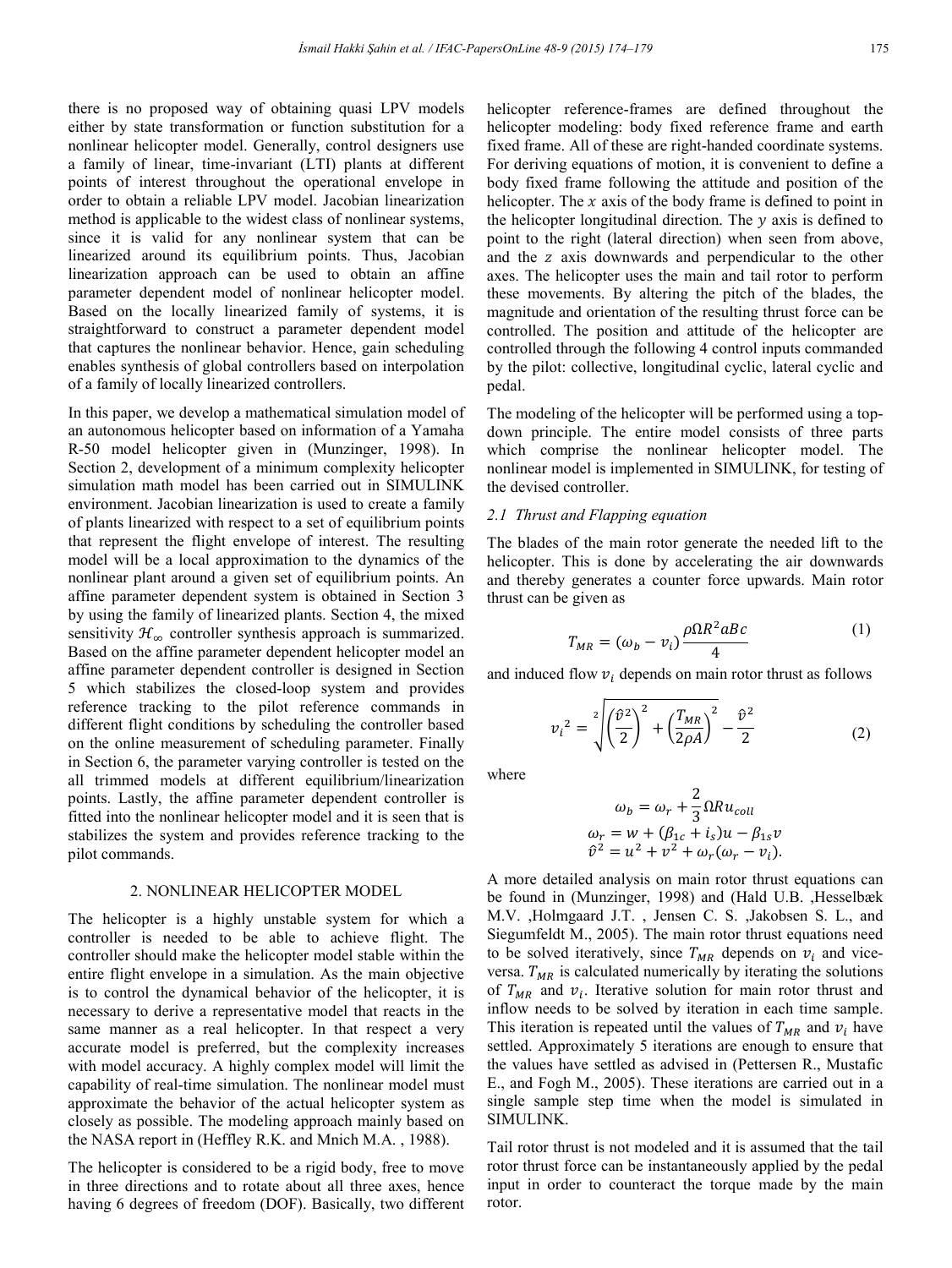The equations for the main-rotor flapping are obtained from (Hald U.B. ,Hesselbæk M.V. ,Holmgaard J.T. , Jensen C. S. ,Jakobsen S. L., and Siegumfeldt M., 2005). The equations are valid for a teetering rotor with hinge offset.

# *2.2 Generation of Forces and moments*

The forces acting on the helicopter create both translatory and rotary movement because the forces on the act main and the tail rotors. The forces and the moments are translated into the center of gravity.

## *2.3 Rigid Body Motion*

The helicopter is considered as a rigid body, the forces and torques produced by the main and tail rotor are used to determine the motion of the helicopter. Rigid body equations describe the position and the translatory movement of the center of gravity relative to the earth frame. The Euler angles are used to describe the angles between the earth frame and body frame. Rigid body motion consists of 3 force and 3 moment equations in the body frame. Moreover, 3 additional equations are used to describe kinematic relationship between body frame and earth frame (Padfield, 2007).

## 3. PARAMETER DEPENDENT MODEL

It is well known that the helicopter dynamics greatly vary as the forward velocity changes (Padfield, 2007). The flight envelope can also be considered as the parameter space and an LPV controller could be designed as in (Balas, 2002). The parameter space is selected as forward velocity, because the change in the helicopter dynamics system matrix and input matrix are approximately affine functions of forward velocity. Although the parameter variations are not purely linear, we assumed that the parameter dependency is close to linear. This assumption enables the construction of an affine parameter dependent model from a family of linear models. By numerical inspection of the system matrix and input matrix, it is verified that the variation is close to linear. However, there are still some parameters whose variation is highly nonlinear and it is accepted that some of the information is lost in the linear parameter varying model.

A trim condition is defined as an operating point of the nonlinear model, which can be thought of as the specific flight condition for the helicopter in (Hald U.B. ,Hesselbæk M.V. ,Holmgaard J.T. , Jensen C. S. ,Jakobsen S. L., and Siegumfeldt M., 2005). In this context, a trim condition is equilibrium point of the nonlinear helicopter model, meaning that the state derivatives and input derivatives all equal zero. Therefore, trim is simply determining stable or unstable equilibrium points. Given the equilibrium points, non-linear helicopter model is linearized via Jacobian linearization based on small perturbation approach (Balas, 2002). The linearizations are carried out at a number of trim values representative of the flight envelope of interest. In our case, nonlinear helicopter model is linearized at 3 different forward speed (0,10,20 m/s forward speed) in order to find a family of linear models which capture the nonlinear helicopter model at different flight conditions. Linearized model has 8 states, 4 inputs and 4 outputs. Singular values of the open-loop plant can be seen in Fig. 1



Fig. 1 Singular values of the open-loop plant

A family of linear models can now be expressed as a parameter dependent model as

$$
\dot{x} \simeq A_p x + B_p u
$$
  
\n
$$
y = C_p x
$$
\n(3)

where  $A_p = A_0 + A_1 \rho$ ,  $B_p = B_0 + B_1 \rho$  and  $\rho$  is the forward velocity. The parameter dependent model is augmented by adding first order actuator dynamics where the actuator system matrices can be given as  $A_{act} = -20$ ,  $B_{act} = 1$ , and  $C_{act} = 1$ . Hence the parameter dependent model with actuator dynamics can be given as

$$
\begin{aligned} \dot{x} &= A(\rho) \, x + Bu \\ y &= Cx \end{aligned} \tag{4}
$$

where 
$$
A(\rho) = \begin{bmatrix} A_p & B_p C_{act} \\ 0 & A_{act} \end{bmatrix}
$$
,  $B = \begin{bmatrix} 0 \\ B_{act} \end{bmatrix}$ ,  $C = \begin{bmatrix} C_p & 0 \end{bmatrix}$  and  $x = \begin{bmatrix} x_p \\ x_{act} \end{bmatrix}$ .

Notice that system matrix can be transformed into an affine parameter dependent system matrix  $A(\rho) = \begin{bmatrix} A_0 + A_1 \rho & (B_0 + B_1 \rho) C_{act} \\ 0 & A \end{bmatrix}$  $\begin{bmatrix} 0 & B_1P & 0 & 0 \ 0 & A_{act} \end{bmatrix}$  and input matrix B is not parameterized by  $\rho$ . Moreover, the output is also derived from states so  $C$  is also independent from parameter  $\rho$ . Indeed, adding actuator dynamics transfers the parameter dependency on the input matrix to the system matrix.

### 4. MIXED SENSITIVITY  $\mathcal{H}_{\infty}$  CONTROLLER **SYNTHESIS**

In this section, we will describe mixed sensitivity  $\mathcal{H}_{\infty}$ controller design. We consider the general feedback configuration shown in Fig. 1.



Fig. 2. General  $\mathcal{H}_{\infty}$  Control Configuration.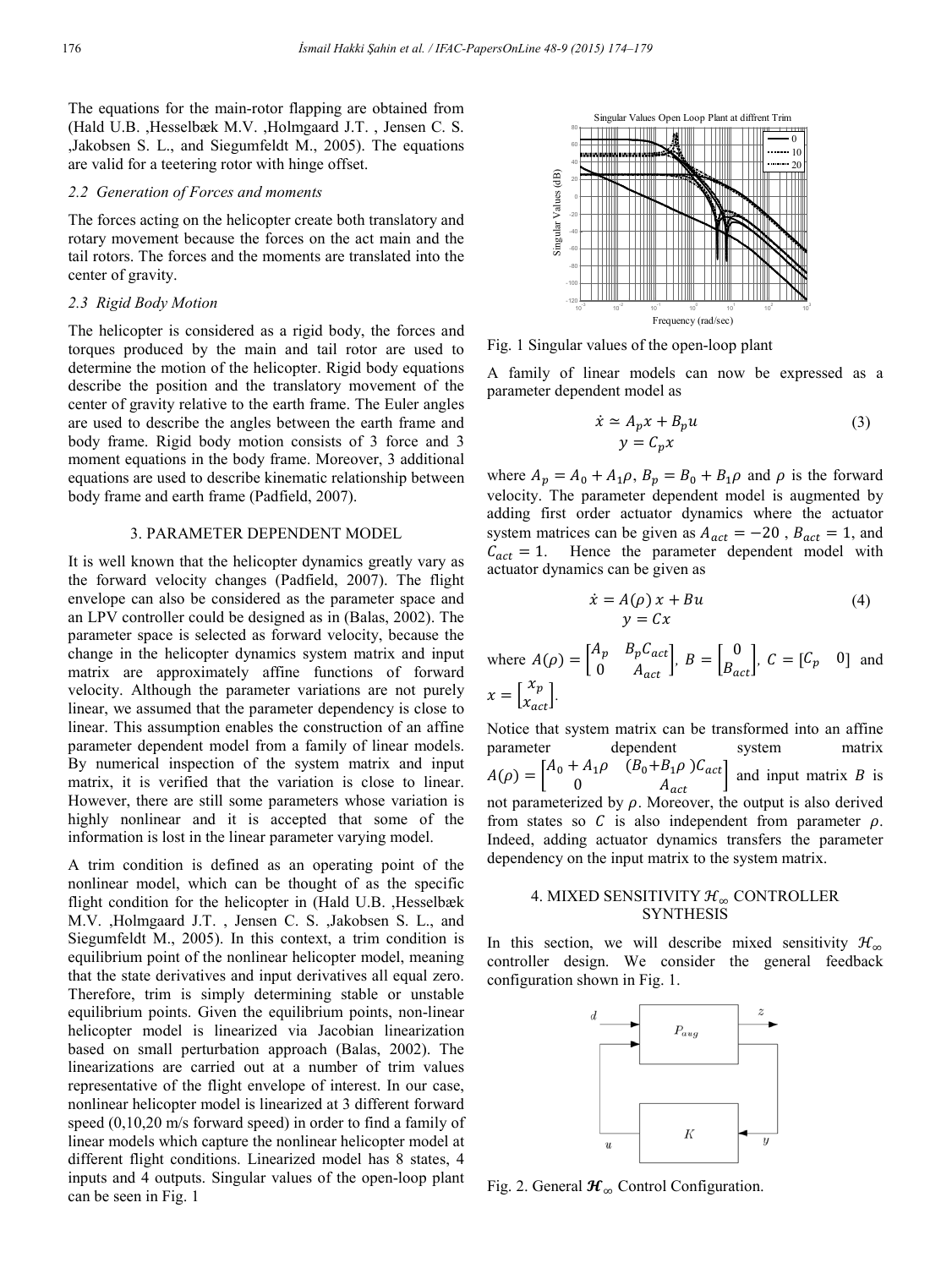The closed-loop transfer matrix from  $d$  to  $z$  is given by a lower linear fractional transformation as transformation as  $z = F_l(P_{aug}, K)d$ . The standard  $\mathcal{H}_{\infty}$  optimal control problem is then equivalent to the minimization of the  $\mathcal{H}_{\infty}$  norm  $F_l(P_{aug}, K)$  over all stabilizing controllers. In other words  $\mathcal{H}_{\infty}$  control design is simply based on designing a stabilizing controller  $K$  such that the transfer function from  $d$  to  $z$  is minimized for all frequencies. Until now, we described the  $\mathcal{H}_{\infty}$  control problem in the most general setting. More specifically, we are interested in the formulation of tracking problem as a mixed sensitivity problem, thus converting the problem as an  $\mathcal{H}_{\infty}$  optimization problem. We consider the problem of synthesizing a controller  $K$  to satisfy attenuation of low frequency disturbances and minimization of high frequency actuator activity. In this formulation, the exogenous input signal  $d$  is reference command  $r$ , and the controlled z variables are chosen to minimize low frequency error and high frequency control action. Details can be seen in Fig. 2.



Fig. 3. Mixed Sensitivity Optimization (tracking)

Two weighting filters now need to be introduced to reflect specifications on our control design requirements such as reference tracking of pilot commands and limiting control signals to force down the closed-loop bandwidth thus enabling a more robust control design. Two weighting filters are used in order to cast mixed sensitivity reference tracking problem in the  $\mathcal{H}_{\infty}$  framework based on the thumb rules given in (Bates D. and Postlethwaite I., 2002).  $W_e$  is the error filter and the selection of the error filter based on:

- Large magnitude at low frequency: to suppress low frequency error. By doing so, steady state error is eliminated in the tracking problem.
- Low magnitude a high frequency: to allow high frequency error.

 $W<sub>u</sub>$  is the control output filter and the selection of the control output filter based on:

- Small magnitude at low frequency: to allow low frequency control outputs for stabilization and reference tracking.
- Large magnitude at high frequency: to suppress high frequency control outputs, thus force down the closed-loop bandwidth.

### 5. GAIN SCHEDULED CONTROLLER

In this section, we will synthesize a self scheduling controller by using online measurements of the scheduling parameter  $\rho$ . Given the affine parameter dependent system  $P$ 

$$
\begin{aligned}\n\dot{x} &= A(\rho)x + B_d(\rho)d + B_u u \\
z &= C_z(\rho)x + D_{zd}(\rho)d + D_{zu}u \\
y &= C_y x + D_{yd}d + D_{yu}u\n\end{aligned} \tag{5}
$$

controlled by an affine parameter dependent controller  $K$ 

$$
x_c = A_c(\rho)x_c + B_c(\rho) y
$$
  
 
$$
u = C_c(\rho)x_c + D_c(\rho)y
$$
 (6)

which is scheduled by the online measurement of parameter  $\rho$  where  $\rho$  ranges in between  $\rho_0$  and  $\rho_1$ . Self scheduling controller  $K$  stabilizes the closed-loop system and minimizes the  $\mathcal{H}_{\infty}$  closed-loop performance from d to z.



Fig. 4 Singular values of the interpolated controller at each operating point.

Affine parameter dependent controller is simply a convex combination of the two linear controllers at each vertex. As the parameter changes the dynamics of the parameter varying controller smoothly changes.

Hence, the resulting controller is in the form of

$$
A_c(\rho) = A_{c0}\alpha + A_{c1}(1 - \alpha)
$$
  
\n
$$
B_c(\rho) = B_{c0}\alpha + B_{c1}(1 - \alpha)
$$
  
\n
$$
C_c(\rho) = C_{c0}\alpha + C_{c1}(1 - \alpha)
$$
  
\n
$$
D_c(\rho) = D_{c0}\alpha + D_{c1}(1 - \alpha)
$$
\n(7)

where the scheduling parameter can be given as  $\alpha = 1 - \frac{\rho - \rho_0}{\rho_1 - \rho_0}$  and  $\rho_0$  and  $\rho_1$  are the end values of the parameter  $\rho_1-\rho_0$ which form the two vertices of the controller. It is easy to observe that when the scheduling parameter  $\rho$  equals to  $\rho_0$ , the controller is purely based on the linear controller which is synthesized for that vertex. On the other hand, when the scheduling parameter  $\rho$  equals to  $\rho_1$ , the controller is purely based on the linear controller specific to that vertex. As  $\rho$ varies in between  $\rho_0$  and  $\rho_1$  the controller will be a convex combination of both controllers, thus enabling a gain scheduling scheme. Singular values of the interpolated controller can be seen in Fig. 4.

More specifically, the equations can be rewritten as

$$
x = A(\rho)x + B_d d + B_u u
$$
  
\n
$$
\tilde{z} = C_z x + D_{zd} d + D_{zu} u
$$
  
\n
$$
y = C_y x
$$
\n(8)

where  $B_d = 0$ ,  $B_u = B$ ,  $C_z = \begin{bmatrix} -C \\ 0 \end{bmatrix}$ ,  $D_{zd} = \begin{bmatrix} I \\ C \end{bmatrix}$  $\begin{bmatrix} I \\ 0 \end{bmatrix}$ ,  $D_{zu} = \begin{bmatrix} 0 \\ I \end{bmatrix}$  $\check{I}$ and  $C_v = C$  with proper dimensions in order to cast mixed sensitivity tracking problem as an  $\mathcal{H}_{\infty}$  optimization problem.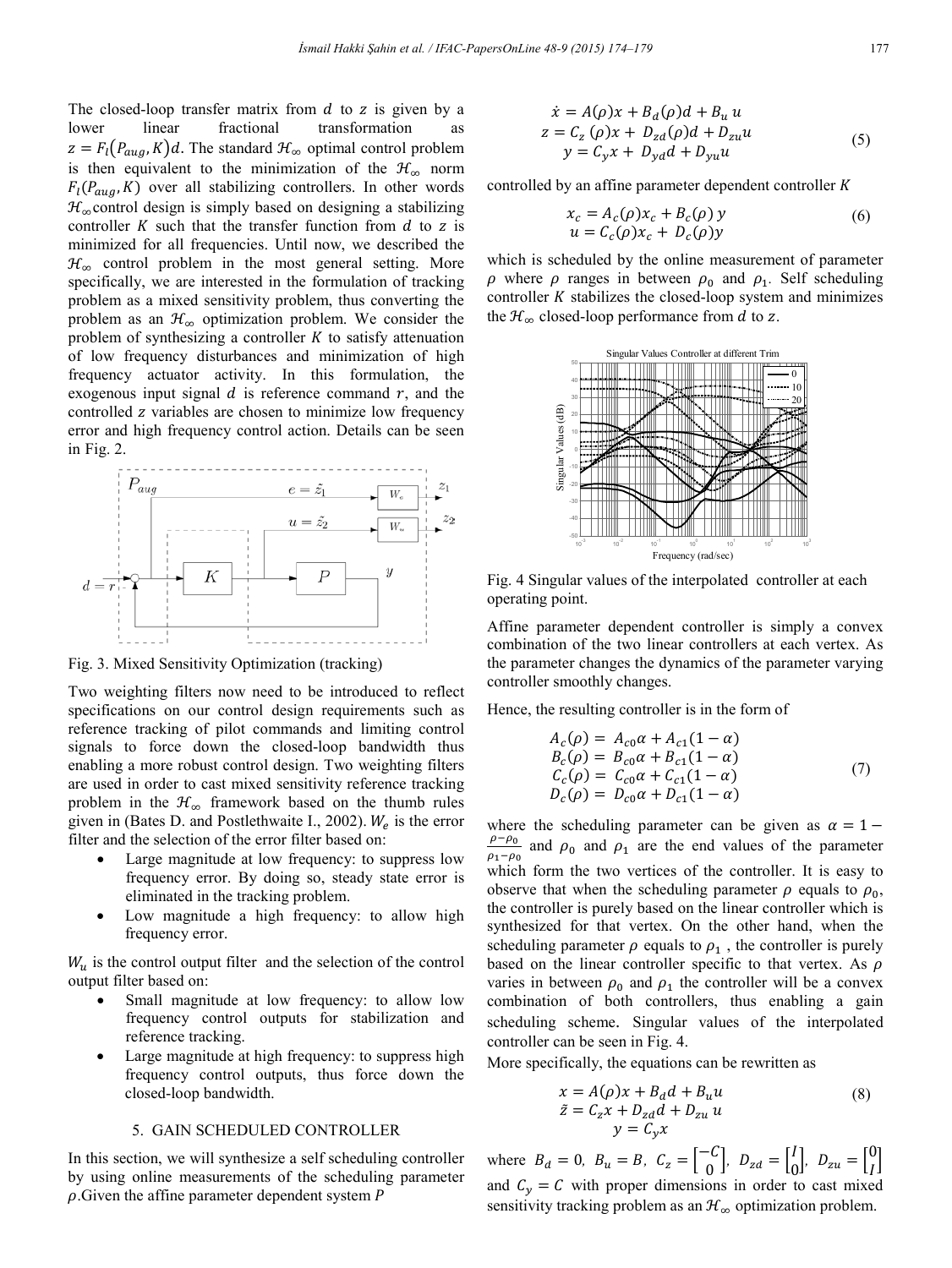In this work, since an approximated affine parameter dependent model is available, it is easy to synthesize a gain scheduling  $\mathcal{H}_{\infty}$  controller. A single affine parameter dependent controller can be used in order to control nonlinear helicopter model. The fundamental advantage of this affine parameter dependent controller is that the controller automatically adapts itself as the flight condition changes. However, it should be kept in mind that there is no guarantee that the parameter varying controller can stabilize nonlinear helicopter model. The success of this method largely based on the accuracy of linear parameter dependent helicopter model in capturing the nonlinear behavior of the helicopter model.

## 6. CLOSED-LOOP SYSTEM

Closed-loop system is a composition of parameter dependent model and parameter dependent controller as given below

$$
\eta = A_{cl}\eta + B_{cld} d \qquad (9)
$$
  
\n
$$
z = C_{clz}\eta + D_{cl}d
$$
  
\n
$$
y = C_{cly}\eta
$$
  
\nWhere  $A_{cl} = \begin{bmatrix} A(\rho) & 0 \\ B_c(\rho)C_y & A_c(\rho) \end{bmatrix}, B_{cld} = \begin{bmatrix} B_d \\ 0 \end{bmatrix}, C_{clz} = [C_z + D_{zu}D_c(\rho)C_y & D_{zu}C_c(\rho)] , D_{cl} = D_{zd} , C_{cly} = [C_y \quad 0], \text{ and } \eta = \begin{bmatrix} x \\ x_c \end{bmatrix}.$ 

It is verified that the synthesized parameter dependent controller successfully stabilizes the closed-loop system simply by controlling the closed-loop eigenvalues at each operating point. Moreover, S and KS plots can be seen in Fig. 5 and Fig. 6.



Fig. 5. Singular value plot of S and inverse of error weight



Fig. 6 Singular value plot of KS and inverse of control weight

For the sake of simplicity, we will be working on the longitudinal channel for the reference tracking purpose and the other three channels will be used for stabilization purpose only. Nevertheless, the controller synthesized can perform stabilization and tracking in all axes. As a simulation example, pilot demands a step change in the forward velocity and applies no commands at other axes. Parameter dependent controller will be performing reference tracking in the pitch channel and stabilization at all other axes.

## *6.1. Simulation Results on Parameter Dependent Model*

Approximate linear parameter varying model is closed via a parameter dependent controller. 1 m/s forward velocity reference is applied at all trim conditions in order to verify that the controller successfully does stabilization and reference tracking. From Fig. 7 and Fig. 8, it is seen that the controller provides reference tracking following to a step reference command and the applied control input is reasonable.



Fig. 7. Response to a Forward Velocity Demand



Fig. 8. Lon. Cyc. Applied to a Forward Vel. Demand

# *6.2 Simulation Results at Nonlinear Model*

There will be a single test case in order to ensure that the parameter varying controller successfully does stabilization and tracking. Helicopter is flying 10 m/s and the pilot demands 0 m/s.

*Remark 1:* Since the nonlinear model is vulnerable to rapid changes in the helicopter dynamics, 2 m/s rate limiting was applied to the reference command. Without reference filtration, large error signals are sent to the controller and large control signals are sent to the nonlinear model. Thus, the nonlinear closed-loop system exhibits largely different behavior than the closed-loop linear system. Notice that the nonlinear model is linearized via Jacobian linearization and